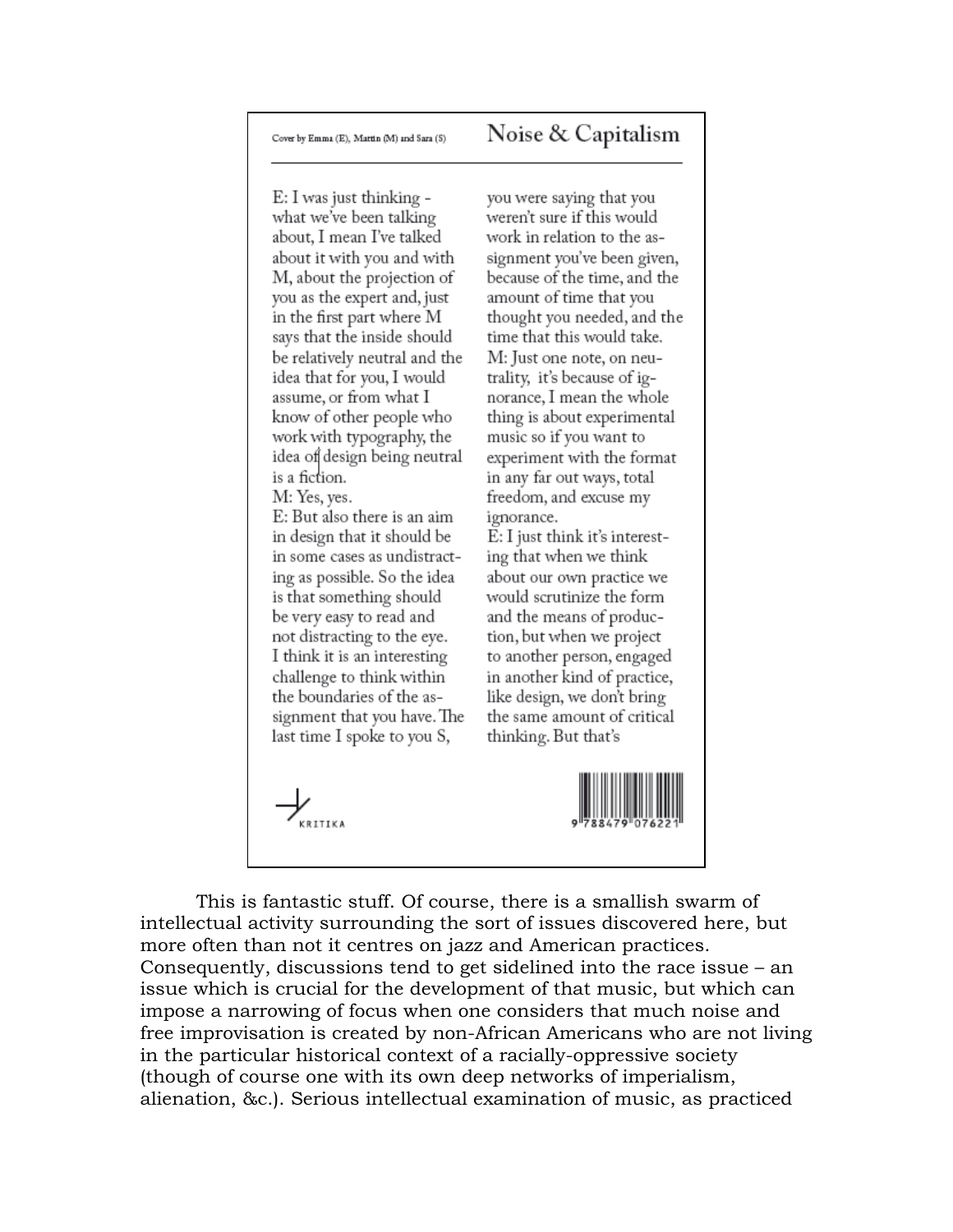by some of the journalists from Wire magazine, may also find itself restricted by the necessity of providing a review of a product (whether a live performance or an album) which evaluates that product on aesthetic grounds first and foremost - and whose audience may resist the presence of critical theory: too much politics for them to swallow, an 'irrelevance', intruding on their desire for a generalised 'underground' freedom to enjoy their niche of generalised musical resistance to the 'mainstream' (represented by such easy-target bogeymen as George Bush and...um, Britney Spears).

Not that these are the only intellectual examinations available: fine writing has emerged in recent years from David Borgo, whose book 'Sync or Swarm' approaches free improvisation from a primarily scientific perspective (applying fractal and swarm theory to the mental processes involved in making music in this manner), and in the e-pages of the online journal Critical Studies in Improvisation, whose numerous writers approach their topics from any number of different disciplines or models - feminism, queer theory, race, &c.

But this book is different from all that. (NB: refer to footnote before reading further.)<sup>1</sup> Yes, this book is different (in a really useful way), because its aim is to make politics just as much as its subject as music, and to see the two as fundamentally linked (hence the equal weighting noise *and* capitalism).

As well being a fine performer, one of the few who really takes the notion of praxis seriously and attempts to apply it in everything he does, Mattin is a fine writer of manifestos, or manifesto-like pieces, one of which, 'Going Fragile,' follows the Introduction (and was previously – and is currently – available on his website). Here, he advocates an approach of risk-taking in free improvisation, resisting the trade-marking of one area of sonic activity or mode of approach and being open to those moments when failure seems most likely, when crisis prompts the human to be most resourceful. This idea of risk is a crucial one in the book as a whole – perhaps unsurprising given Mattin's involvement. For instance, the cover consists of a transcript of a conversation between the three designers (one of whom is Mattin himself) as to how the binding might reflect ideological biases relating to the words within. Such a concern with the tiniest material details of production and their relation to socio-political issues might seem, to some, like overkill, but it is surely evidence of a very deep commitment and a rigorous refusal of easy realities and comforts, in the pursuit of a deeper and more complete sense of what it means to be human and to live in the modern world.

<span id="page-1-0"></span>Yes, the old reviewer's tactic: lay out the product's uniqueness and everyone will rush to get hold of it to satisfy some new thrill, just another object in the production line manufacturing desires and wants.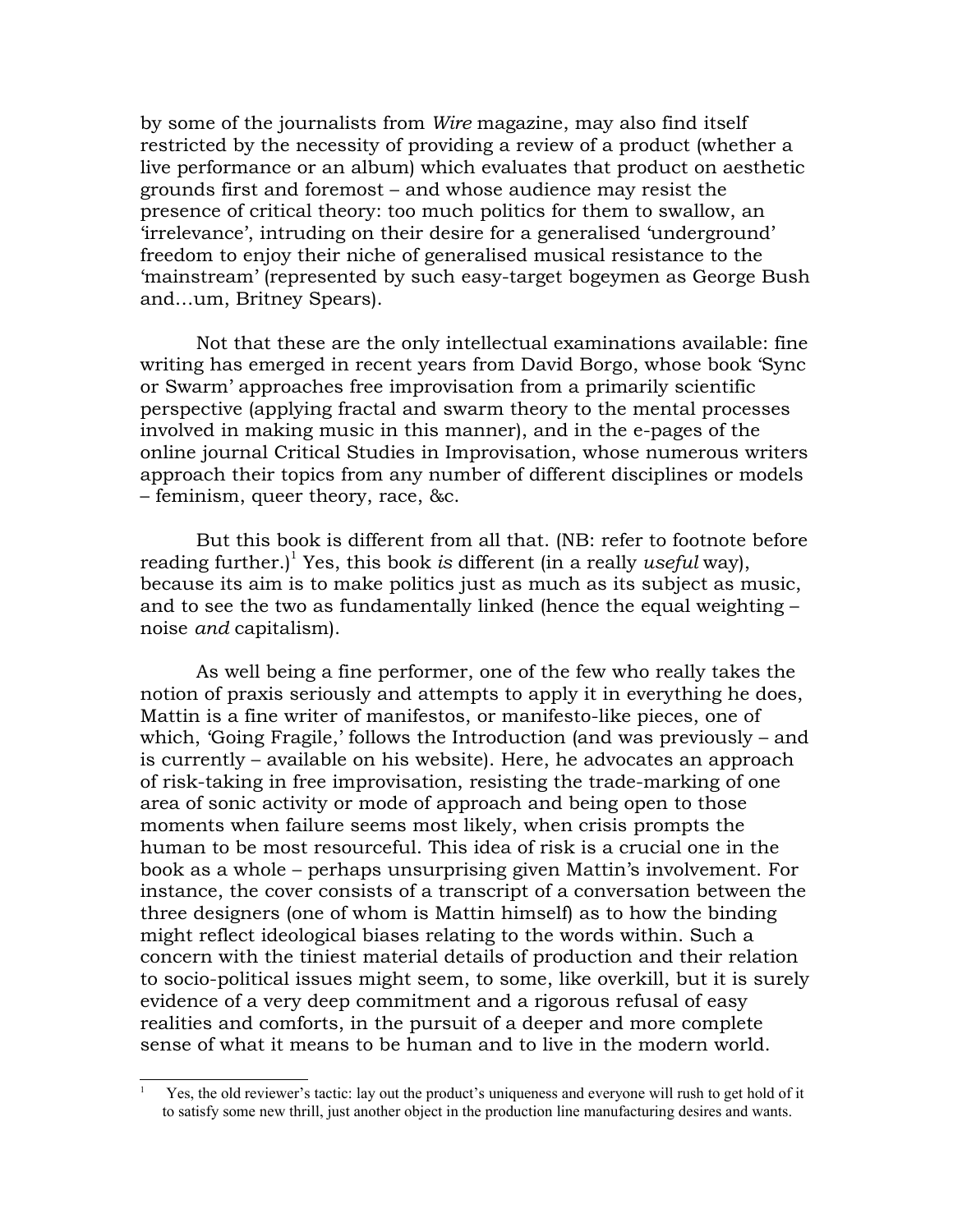The collection's different authors have – healthily – different views on issues musical and political, even though they might be put broadly into the camp of leftist advocates of musical experimentation as a form of praxis: frequent reference points are Guy Debord and, perhaps more surprisingly, Karl Marx (whose popularity has slipped with the growing trend of politically-minded music critics to draw on post-modernist theory (witness the big hoo-hah over the music of Tricky, Burial, etc. being a form of 'hauntology').  $\frac{2}{3}$ 

Eddie Prévost's essay treads lines familiar to those who have read his two full-length books, 'No Sound Is Innocent' and 'Minute Particulars', but remains a deft and succinct history lesson/negotiation of positions. Prévost posits free improvisation as a practice which contains the possibility for a genuine social interaction (through music) which might evade the otherwise ever-present clutches of capitalist relations; an alternative system, something with the inkling of an alternative social reality (on which, see also George Lewis' 'A Power Stronger Than Itself', Mike Heffley's 'A Composed Theory of Free Improvisation', and Anthony Braxton's ongoing large-group projects in the field of Ghost Trance Music and Diamond Curtain Wall Music). Prévost is not arguing that free improvisation is some sort of utopian realm in which that alternative social reality can actually exist as a totality, for, as he admits: "[Free improvisation's] practitioners are not immune from the basic requirements of existence (within capitalism) which enables them to continue living. Certain material conditions have to be met before any music can be made." (p.41) Nonetheless, free improvisation remains a form (or, perhaps more accurately, process) in which unmediated, direct dialogue can take place, and in which specialisation and elitism can be reduced: for, while many free players are intensely dedicated musicians with rigorous practice regimes, free improvisation is nonetheless an activity open to anyone. This may break down the traditional barriers between a passive, non-specialist audience and a separated, elevated performer (think the People Band handing out percussion instruments at gigs, or even Roland Kirk's distribution of whistles to the audience at Ronnie Scott's).

Free improvisation, in Prévost's argument, is also made to steer a course between the other major avant-garde alternatives in twentiethcentury (classical) music. The first of these is the rigorously scientific approach of the Darmstadt School, wherein results fairly similar to those which could be achieved in free improvisation were solely the province of the composer, conceived as a specialist with utterly rigorous and timeconsuming methods. But, as Prévost points out with regard to

<span id="page-2-0"></span>http://www.artandpopularculture.com/Hauntology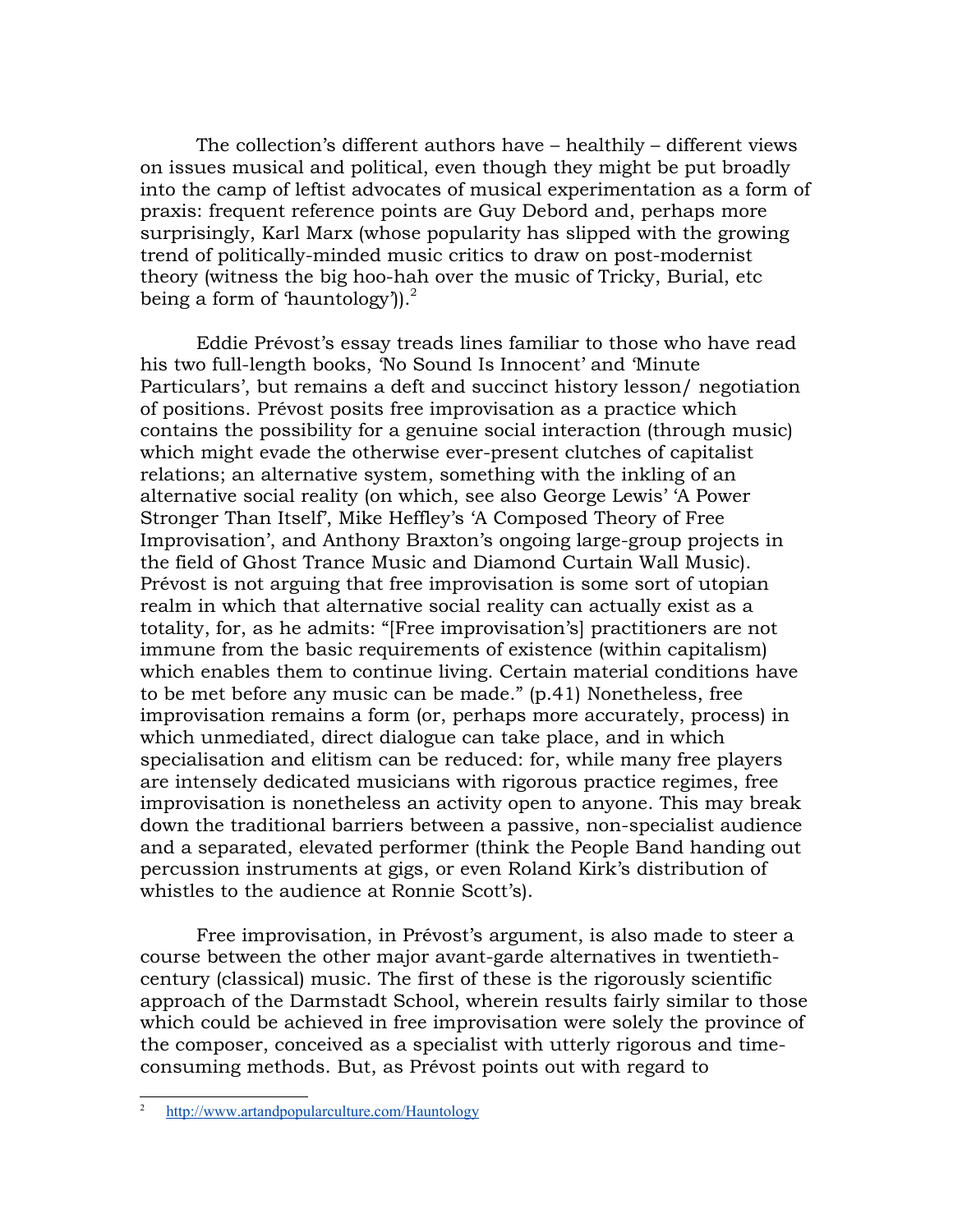Stockhausen's 'Mikrophonie I' (a detailed exploration of the myriad complex and unusual sonorities to be coaxed out of a tam-tam), such arguments frequently went against what actually happened in the realisation of these compositions as sound, as music, rather than as theoretical exercises on paper (scores): "Reading Karlheinz Stockhausen talking about the development of this 'composition' it becomes very clear that his own explorations with the tam-tam proved to be difficult to notate or even to repeat with any hope of accuracy. The question one has to ask is, why not let the musicians themselves make theses sonic enquiries?, Why do Stockhausen's supporters maintain the idea that unpredictable sounds emerging this way, i.e. by the performers, constitute his 'composition'? As a long-standing tam-tam player myself, I know and rejoice in the uncertainties of the instrument. I am always amazed that different people using the same kind of instrument seem to manage to produce such a diversity of sounds. All this, to me, seems to be a signifier and a celebration of humanity and not at all scientific, even though a playful sense of enquiry is at the heart of the exercise. The interface between materials and the person has a special individual imprint. Such a free and spontaneous approach, which is the general modus vivendi of an improviser, is an unmediated and an unfettered response to the world. It is not, thankfully, subject to some scientific calculation. It is not repeatable. And there is no good reason why it should be repeated: except to capture and exclusively enslave the sounds - and maybe exploit them financially." (pp. 54-5)

Perhaps the veneration of the composer has something to do with the cult of celebrity (tying back to the much older tradition of 'heroism' – and, of course, heroes are predominantly male, just as composers are), and of marketing opportunity. Thus, the infamous Helicopter Quartet, in which the musicians' performances in different helicopters are radioed back to the concert hall and mixed live by the composer, is an enormous spectacle, serving to propagate the myth of Stockhausen as a largerthan-life mystical genius, a composer whose works demand and involve an excess justified solely due to the part they play in the building up of this legend; an overpowering by scale and (apparent) audacity with the mystifying effect of a religious ritual, but without even the content of that ritual – truly, a Debordian spectacle.

The second approach to come under Prévost's scrutiny is the apparently more affable Cageian school, here criticised for the removal of social relation and human intention from the process of music-making, the adoption of 'chance' and 'random' elements, the attempt to remove personality and to simply 'let the sounds be sounds'. The prime target here is Cage's long-term collaborator David Tudor – who was hauled up on precisely the same grounds by Cecil Taylor in A.B. Spellman's 'Four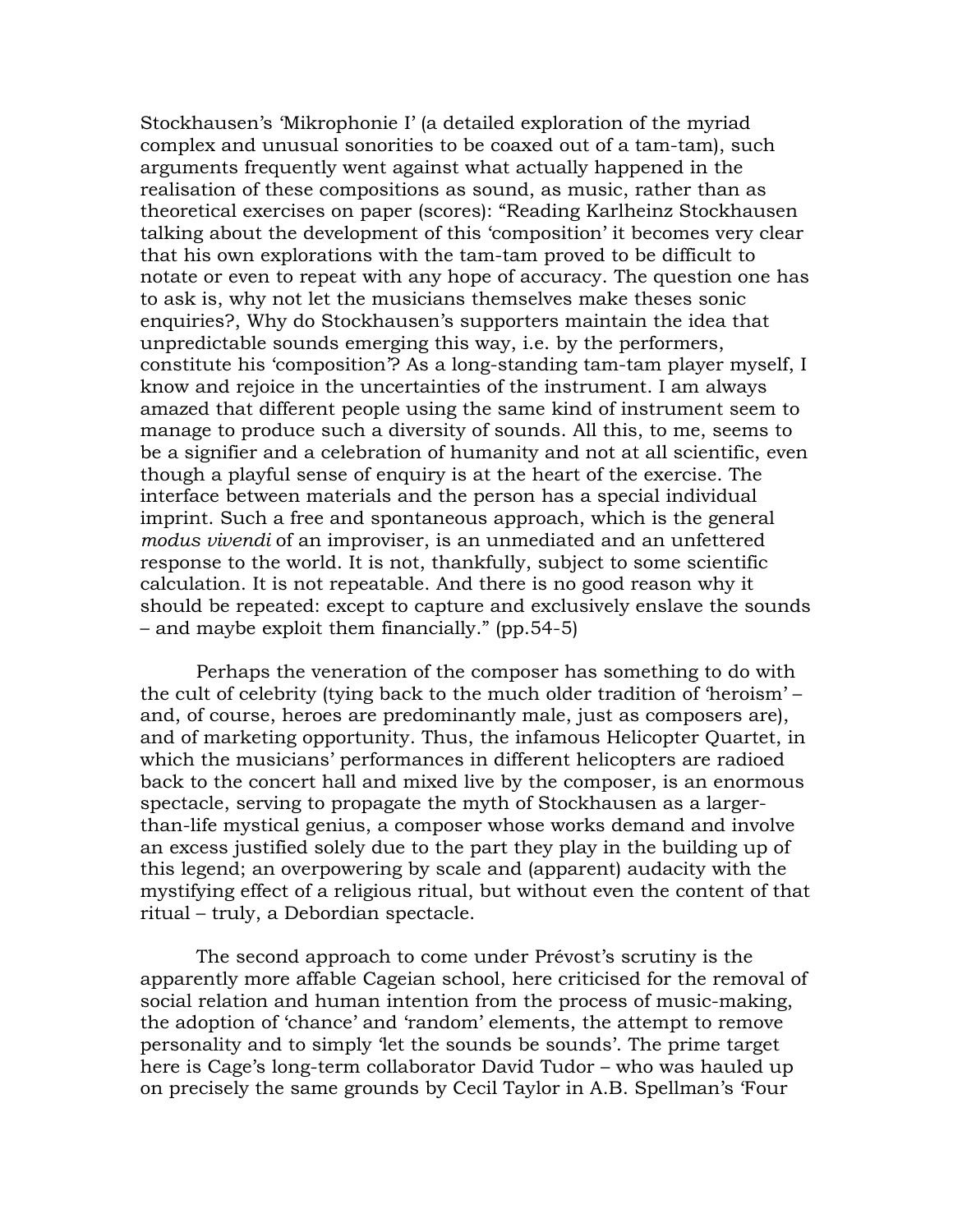Lives in the Bebop Business.' Tudor once remarked: "I had to learn how to cancel my consciousness of any previous moment in order to produce the next one, bringing about the freedom to do anything." The problem with this, as Prévost notes, is that "any so-called 'freedom' is totally dislocated from any human objective - except the perverse satisfaction of carrying out an irrelevant instruction. Perhaps Tudor, in the above quotation, was explaining some of his own strategies for trying to escape 'the anticipated' in performance. But there is something self-deceiving in the idea of trying: 'to cancel one's consciousness of any previous moment'. This practice is nigh impossible as well as being perhaps of no particular consequence." (p.50) The freedom thus achieved is thus a very different one from that of free improvisation, which always carries with it some notion of *responsibility* (to oneself, to the audience, to the other musicians, to the flow of the music); it is a pointless freedom, a freedom which exists for no real purpose and to no real end, sacrificing both the self and the social to some idealized concept of nothingness.

This is all well argued, with a minimum of fuss and academic name or jargon-dropping, considering political theories and realities while remaining closely focussed on how these might and have related to actual practice, to actual music-making. But its presence in this anthology leaves a number of unanswered (or perhaps one might even say un-raised) questions: for instance, we might safely say that Prévost's subject is acoustic free improvisation, given the reiteration of his dislike for "abuses occurring in music (e.g. the oppressive use of electronically induced volume and the indiscriminate, often careless and uninspired usurpation of material by means of sampling)" (p.57). Of course, 'Noise' could fit with Prévost's ideal concepts of free improvisation if it is taken as a term signifying the opening up of spaces within and against the system of modern-day capitalism. Thus, in the following essay, by Ray Brassier: " 'Noise' has become the expedient moniker for a motley array of sonic practices – academic, artistic, counter-cultural – with little in common besides their perceived recalcitrance with respect to the conventions governing classical and popular musics. 'Noise' not only designates the no-man's-land between electro-acoustic investigation, free improvisation, avant-garde experiment, and sound art; more interestingly, it refers to anomalous zones of interference between genres: between post-punk and free jazz; between musique concrète and folk; between stochastic composition and art brut." (p.62)

However, 'Noise' has also become – to quote Brassier once more – "a specific sub-genre of musical vanguardism," a term which has come to designate precisely that loud, oppressive, harsh electronically-induced volume and playful/subversive use of sampling to challenge notions of genre and the origin of material, of which Prévost so disapproves. With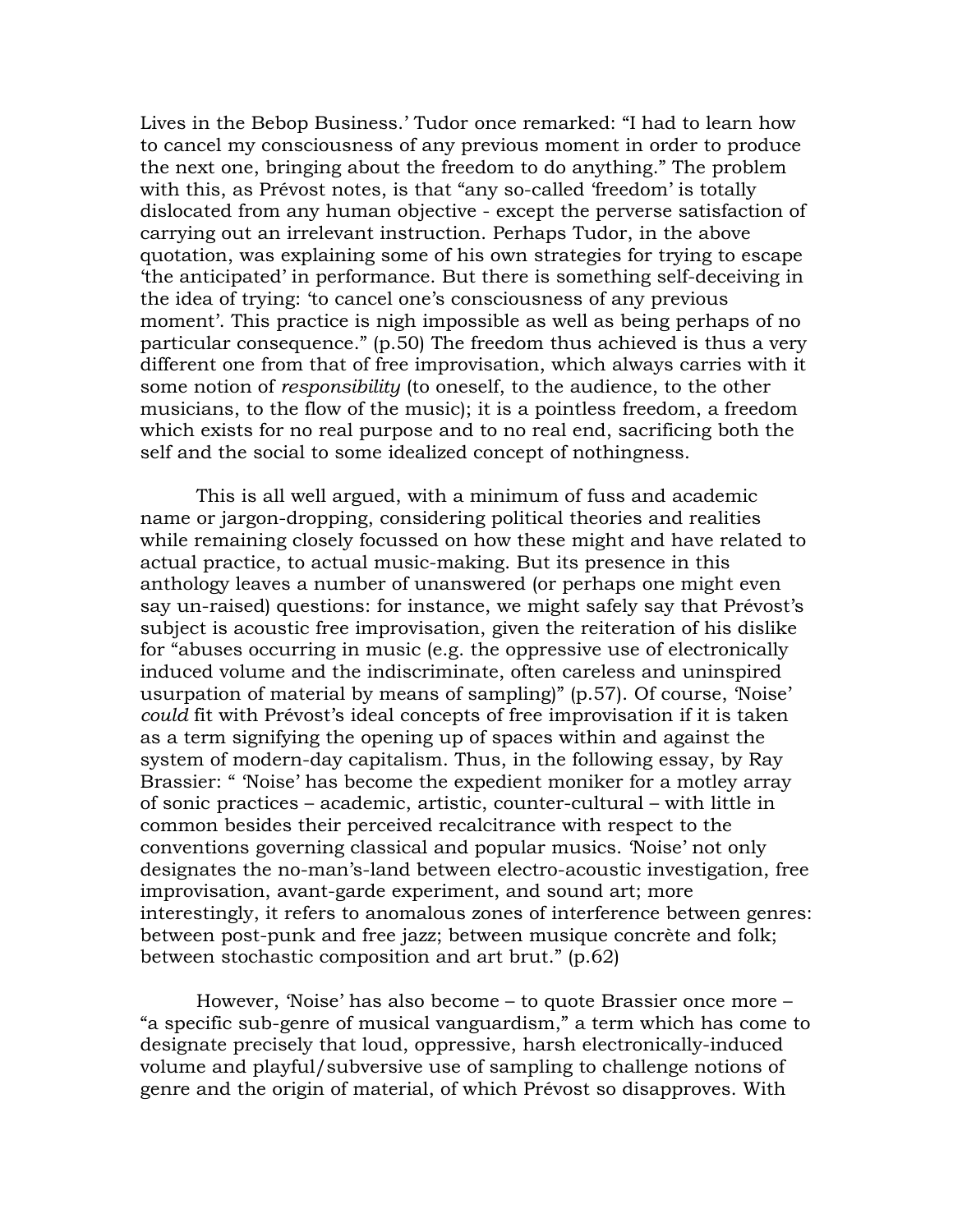regards to this, issues arise such as the relation between loud electronics and quieter acoustic instruments, and, more broadly, the relation of free improvisation to noise (or free noise), and the role of theatre and performance in both (something I've come to feel increasingly neglected in the rather staid performance context of much free improv – of which more later). Mattin, for example, performs in both very quiet contexts with Radu Malfatti and extremely noisy and disrespectful contexts in which he constantly challenges expectations, in a quite aggressive way: for instance, 'Proletarian of Noise', which includes a half-hour track consisting of the reading of a text punctuated by extremely long silences, and a shorter piece consisting solely of the sounds of typing on a computer keyboard, and 'Pink Noise', where he lays down 30 minutes of ear-bending feed-back over which Junko simply screams – hardly a model of social (or socialist) interaction, as Prévost might desire.



I'll come back to such questions in a short while. But now, we might move on to look in more detail at some specific essays. Ben Watson – as usual – combines rabble-rousing quasi-manifesto gestures and sharp analysis of the lapses made by his various targets (in this case, *Wire* magazine, and their uncritical treatment of the whole 'Noise' Music' scene), with the valorisation of a chosen few (Lendormin, Ascension, John Coltrane). In this particular piece, he also insists vociferously on a kind of cult of amateurism and the unlearning of technique which seems to me to ignore what actually goes on in the musics he so loves. I quote: "Modern art is an eruption of immediacy... rubbishing all previous cultural standards, achievements, techniques and skills: Asger Jorn's childish scribbles, Derek Bailey's 'can't play' guitar, J.H. Prynne's 'incomprehensible' poetry. Extrinsic formal structure (whether song or composition or training) prevents us seeing what's right under our noses: instruments, fingers, people, ears,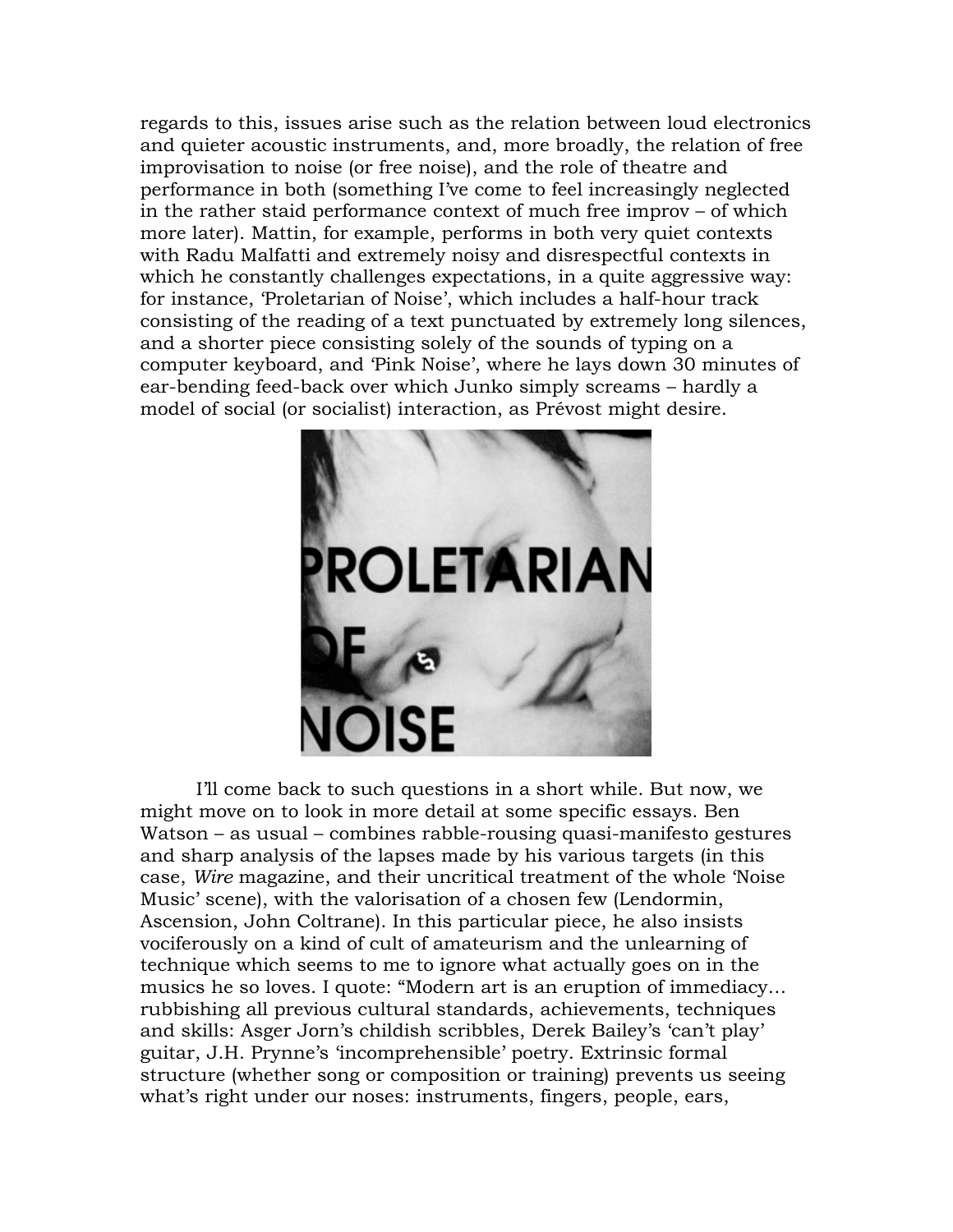amplifiers, attention, inattention." (pp.114-15) These are the things Watson values, as he's made clear in his critical work throughout his career – and he's entitled to such preferences. But, as he implicitly acknowledges by putting 'can't play' in scare quotes, Bailey's approach to the guitar was very different to what such a tag would suggest (see, for example, Dominic Lash's description, available on the Incus website, of Bailey's notes towards a planned, but never written book on guitar technique).<sup>3</sup> Prynne, meanwhile, is 'incomprehensible' not because he's a surrealist ranter or a primitivist sound-poet, but because of the sheer crammed range of intellection, reference, allusion and suggestion that bursts from virtually every word of his work. What Watson is doing here is taking accusations commonly leveled against 'avant-garde' artists, and then running with them as if they were true, and a good thing!

To take another example, his use of Coltrane as an exemplary figure for a raggedy collection of free jazzers, free improvisers, rock musicians and figures somewhere in between (such as the Italian group Lendormin) may in some ways be entirely accurate – but it does a disservice to Coltrane to implicitly construe him as some kind of primitive, unlearning technique for new pastures of uncharted freedom. For me, that's a dangerously simplistic explanation  $-$  the same sort of thinking you get when rock critics name-check 'Ornette Coleman's free jazz playing' and believe that this somehow 'explains' Don Van Vliet's vastly different approach to the saxophone. OK then: contra Watson, Coltrane's music is not an abdication of technique, but technique taken to the *n*th degree, in the service of expression and of noise (if we understand noise as overburdening of information density, as something we can't yet understand, rather than just as regression to primitive yawling). Indeed, it's far more helpful to construe any movement as generating its own techniques, its own formal codes and practices. This is just simply unavoidable – even if these codes do need sharp kicks up the backside every few years and even if something else may come along very soon. New codes are prompted into being through creative experimentation and the process of learning. That's why a healthy respect for tradition by no means precludes an ability to play with, or even apparently to scorn it  $-$  as, in the eyes of its most rigidly conservative adherents, did Coltrane's music. Such apparent scorn is actually a development of the original spirit in which it was first created. It's precisely this attitude which has kept African-American forms of music so vital: as Archie Shepp puts it, "Negro music and culture are inherently existential, improvisational. Nothing is sacred."

<span id="page-6-0"></span>Dominic Lash, 'Derek Bailey's Guitar Notes: A Glimpse of the Incus Archive', available at http://www.incusrecords.force9.co.uk/pdf/Incus-DB-guitar-notes.pdf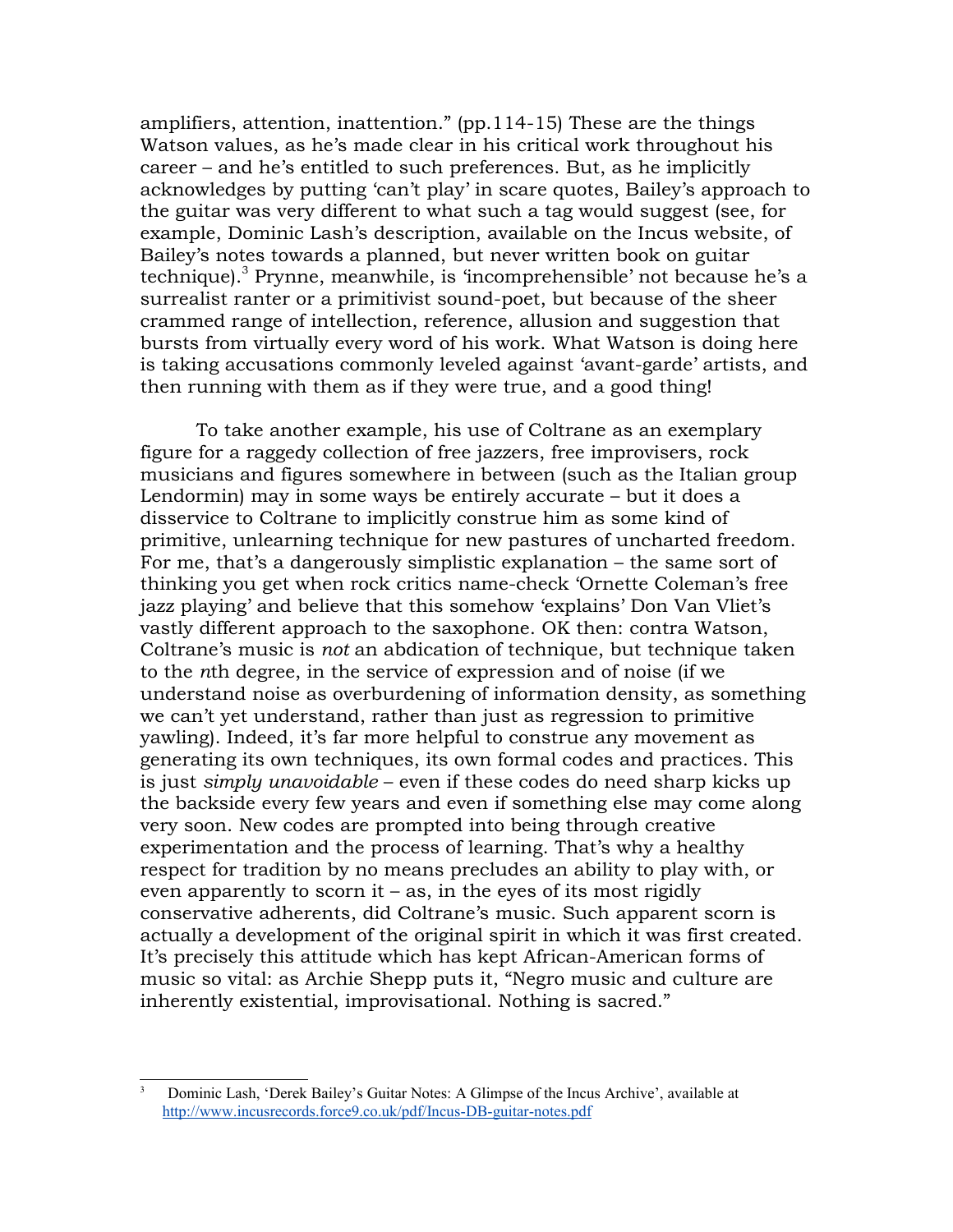Watson's quite right to slam down the notion of rock bands who play noise "because Avant is in vogue", but his valorisation of aggression, of rock and roll energy and gesture, ignores the fact that the opposite of such Noise-as-Volume may be just as noisy as 'Noise' (volume and harshness on their own aren't inherently subversive; such a concept of noise is very much prone to the marketisation that Watson so despises). To illustrate this, we need turn no further than to the anecdote which prefaces the essay under discussion: that of Eugene Chadbourne playing country music to free improv audiences, who treated it as the kind of noise others would perceive free improv to be. I'm not, of course, suggesting that everyone should start playing country music to shake up the staid 'weird modern music' hierarchy, but what I am suggesting is that 'Noise' might be, at times, the opposite of what is normally considered 'noisy' – extremely quiet and apparently 'un-energetic' music may deny the visceral thrill of Noise (the thrill endorsed in Watson's emphasis on the physical), may deny that kind of macho aggression.<sup>4</sup> Mattin, I think, realizes the dangers of a too-narrow definition of Noise, through his highly self-critical quest to avoid falling into set patterns (both behavioural and musical): his 'reductionist' work with Radu Malfatti is, according to this argument, just as 'noisy' as his more 'powerelectronics' flavoured laptop work or the 'Pink Noise' collaboration with Japanese singer/screamer Junko.

I used the word 'macho' just now, and I'm not intending that to be merely a throwaway remark. If Noise, and a particular kind of 'visceral', 'energetic' form of sound-making does have a kind of macho thrust behind it, we might consider an alternative via the essay preceding Watson's, wherein Nina Power thoughtfully considers the work of female noise artist Jessica Rylan. For Power, Rylan's work challenges noise stereotypes, her performances engaging in a more elegant (though by no means twee) consideration of the relation between voice and synthesizer, human and machine, audience and artist. Indeed, gender is an issue which might profitably have been more discussed in this anthology as a whole: Power's (very good) essay feels like a token female inclusion, and is more an exploration of a particular artist's work than a wide-ranging survey of gendered noise – which is not in itself a problem, but which does mean that it can't bear the weight that's been forced on it, to fully fill the 'woman component' of the book. (That said, I'm sure Mattin would have been mindful of this and would have wanted to avoid the usual male-dominated circles in which so much of this music's production and reception seems to be conducted).

<span id="page-7-0"></span><sup>&</sup>lt;sup>4</sup> See also the concluding paragraph of Howard Slater's essay. "We can fear silence as if it were the most ear-splitting noise."  $(p.163)$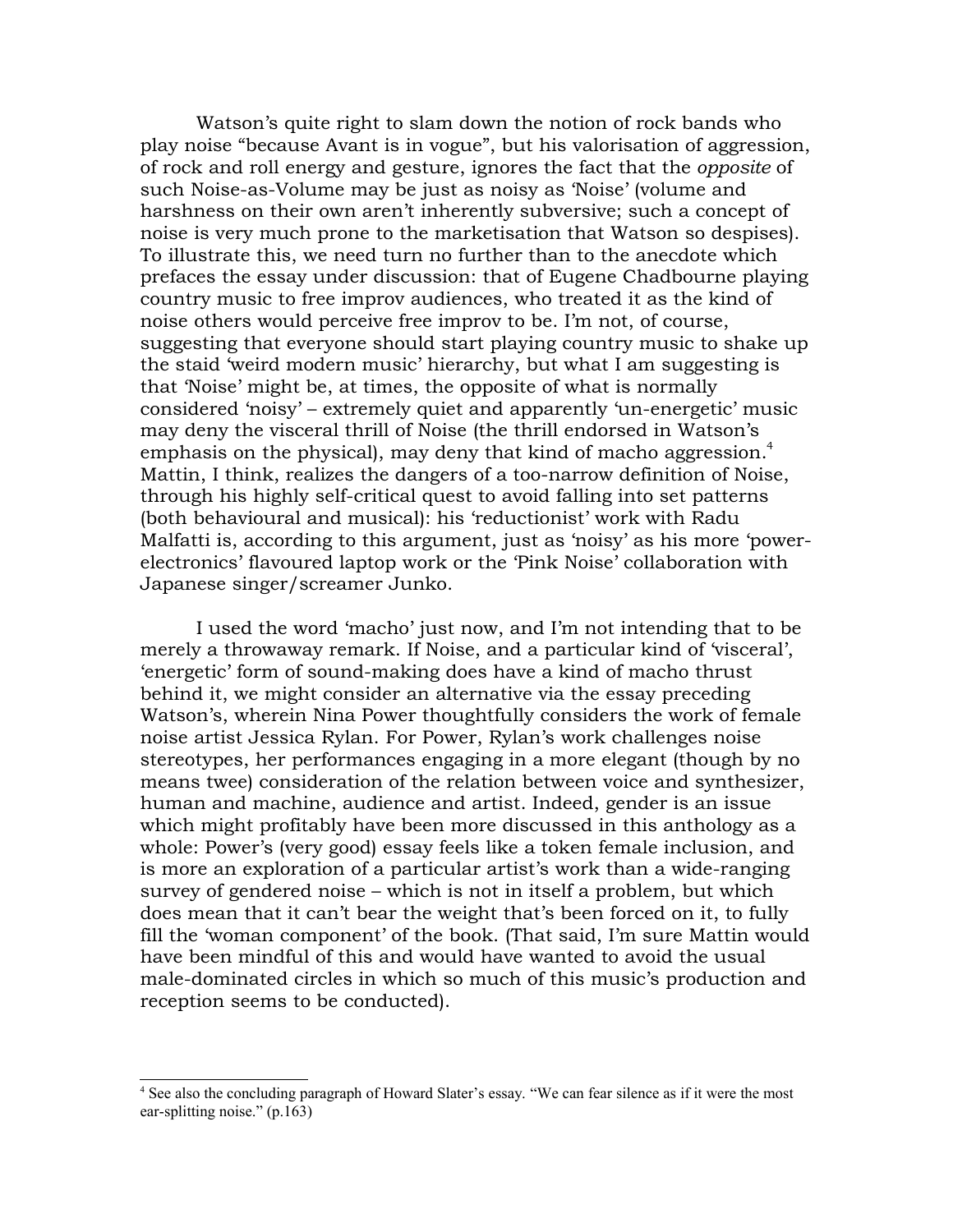So: why are so many of the artists mentioned men, playing at gigs attended by men? Is there perhaps something – dare I use the word? – *phallocentric* about noise, about the whole rock and roll myth of the singer with his phallic guitar or saxophone? They don't use the term 'cock rock' for nothing, and they might as well invent a similar term for less mainstream manifestations of 'aggression' and 'energy' in music. Of course, there are exceptions: the female performers in the heyday of No Wave (one of the few avant-garde musical movements in which women played a role equal to, and perhaps even more prominent than that of men), someone like Suzi Quatro, or Virginia Genta<sup>5</sup> (the saxophonist in the Jooklo Duo) – but these are very much exceptions (see what a wide range of different musics I've had to traverse to compile even that miniscule list), and hence do not trouble the general balance of things. Thus, for instance, it's OK for Alice Coltrane to play 'harp-like' arpeggios on piano or even on an actual harp (because a harp is a rather womanly instrument and Alice Coltrane's music displays that 'feminine touch'), but it probably wouldn't be OK if she was the one doing calisthentics and blasting on saxophone for an hour at the front of the stage, rather than fitting into the background behind her husband.

We might well bear this gender imbalance in mind when we read Bruce Russell's optimistic statement that, "Being outside of the so-called 'music industry' which purveys alienated entertainment products that 'joyously express their slave sentiments', sound work can create, for brief periods of time 'constructed situations' where 'unitary ambiences' of sound, mise en scène, and selected audiences of initiated enfants perdus can briefly combine to 'foreshadow' 'a few aspects of a provisional microsociety.'" (p.89) The practitioners of Noise and Free Improv, for all their claims to be engaged in a field of activity which is inherently more self-critical than perhaps any other, seem to have a blind spot about still-ingrained gender imbalances and hierarchies, just as much Black Nationalism of the 1960s tarnished its emphasis on racial liberation with slurs on 'faggots', 'Jews' and women who did not fulfill the roles they were supposed to fulfil.

Even without considering gender, Matthew Hyland is able to take a less optimistic view than Russell, Prévost or Watson; in his words, "improvisation (as Derek Bailey intends it) resists comnodification almost successfully. 'Almost' remains an upper limit as long as capital goes on being strengthened by what hasn't killed it yet." (p.130) Mathieu Saladin expands on this, pointing out that the very virtues which make free improvisation, to its more politically-motivated advocates like Prévost, a model form of interaction resistant to that of capitalist society, have been absorbed into the adapting forms of modern capitalism (what one might)

<span id="page-8-0"></span>http://virginiagenta.altervista.org/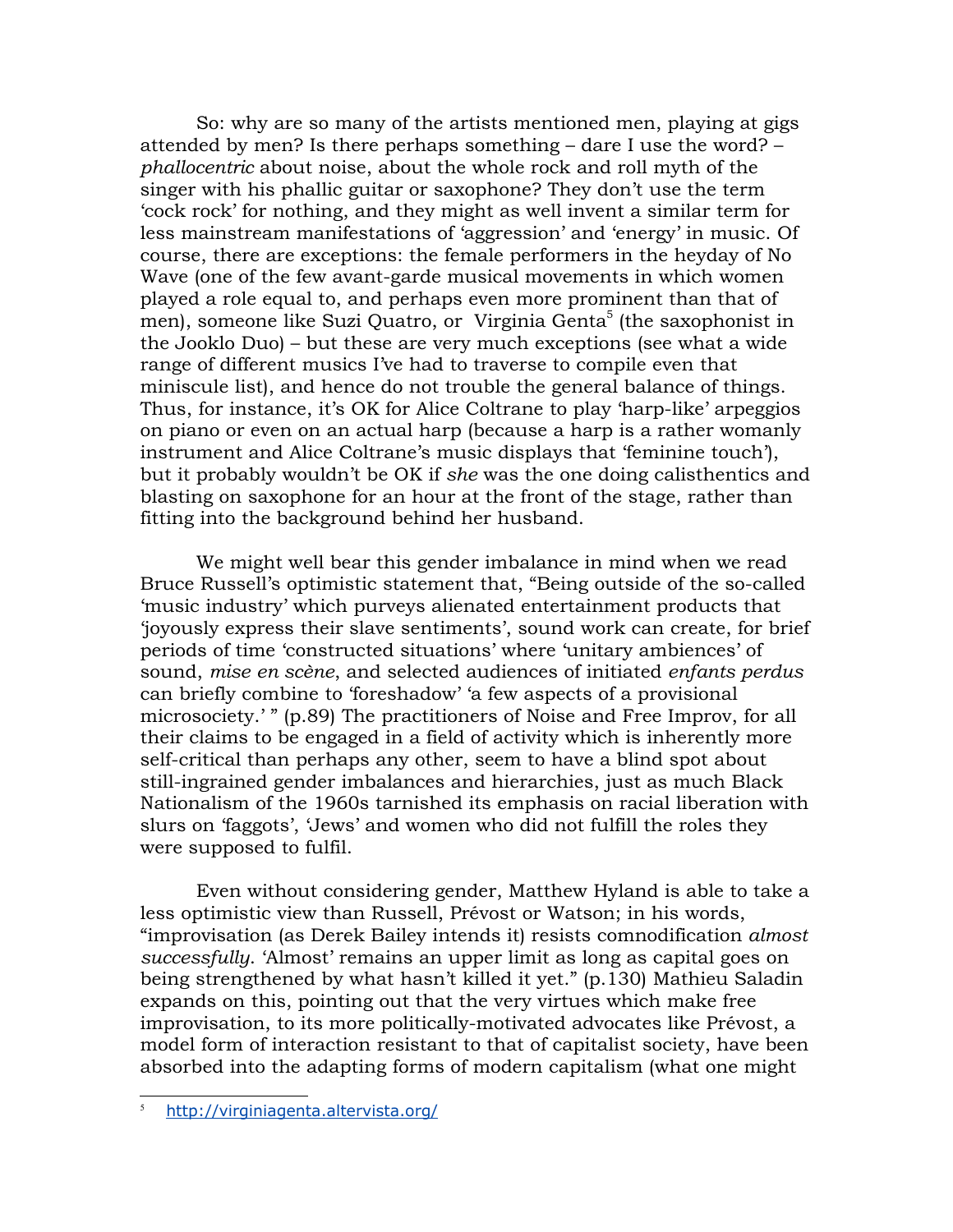call 'post-modern capitalism', I suppose). Thus (in the words of Pierre-Michel Menger, quoted by Saladin): "the irony is that the arts, which have cultivated a fierce opposition against the domination of the market, appear as forerunners in the experimentation with flexibility, indeed hyper-flexibility" (p.145). Or, Eve Chiapello: "Planning and rationality are not any more, according to the management teachers and consultants, the only ways to make a success. Conversely, it must be 'run by chaos,' continuously innovate, be flexible, intuitive, have a strong 'emotional quotient.' Companies are too bureaucratic, too hierarchical, they alienate the workforce; they have to 'learn how to dance.' " (p.146) This sounds none too dissimilar to free improvisation, to which one could easily apply a checklist derived from the description above: chaos, innovation, flexibility, intuition, emotion. In terms of concrete examples (or merely anecdotal 'verification'), this passage particularly struck me given that, when spinning out some paragraphs for a CV, I discovered how easy it was to spin aspects of my experience of freely improvising and organising a free improvising collective into 'work-place skills' that would enable me to slot nicely into a wholly capitalist job, to be a cog in the alienation machine.

Perhaps, in the end, one has to take this as a caveat rather than as a stumbling block which invalidates the whole free improv project; or, if not as a caveat, as the beginnings of an ongoing critical discussion and self-examination which will remain (as free improv itself remains) process rather than product, continued exploration rather than arrival or conclusion. Anthony Iles puts it best in the final sentence of his Introduction: "Since we cannot accept that noise or improvisation is by default anticapitalist music, then we need to look more closely at those resistances and tensions this music carries within itself – where it provides potential tools for capitalism and where it supplies means for getting out of it." (p.17) (For his part, Saladin concludes by arguing that, as process, free improvisation remains 'noisy' by its focus on dissensus rather than consensus – it is "a creation which does not seek reconciliation or the profit of any a priori success" (p.149).

 $***$ 

What the more idealistically-tinged essays in this collection tend to do is, via citing a whole range of Marxist scholars, to uphold the unique possibilities in free improvisation. Yet, while asserting that it may not be a perfectly resistant alternative to capitalism, they do not really delve into the specifics of sound practice  $-$  the production and consumption contexts of the free improv 'scene'. For instance, Bruce Russell argues that, "As a developing practice, and because of its improvisational method, this sound work is inherently self-critical. It is this which ensures its sharpness as a tool for exposing reification in other forms of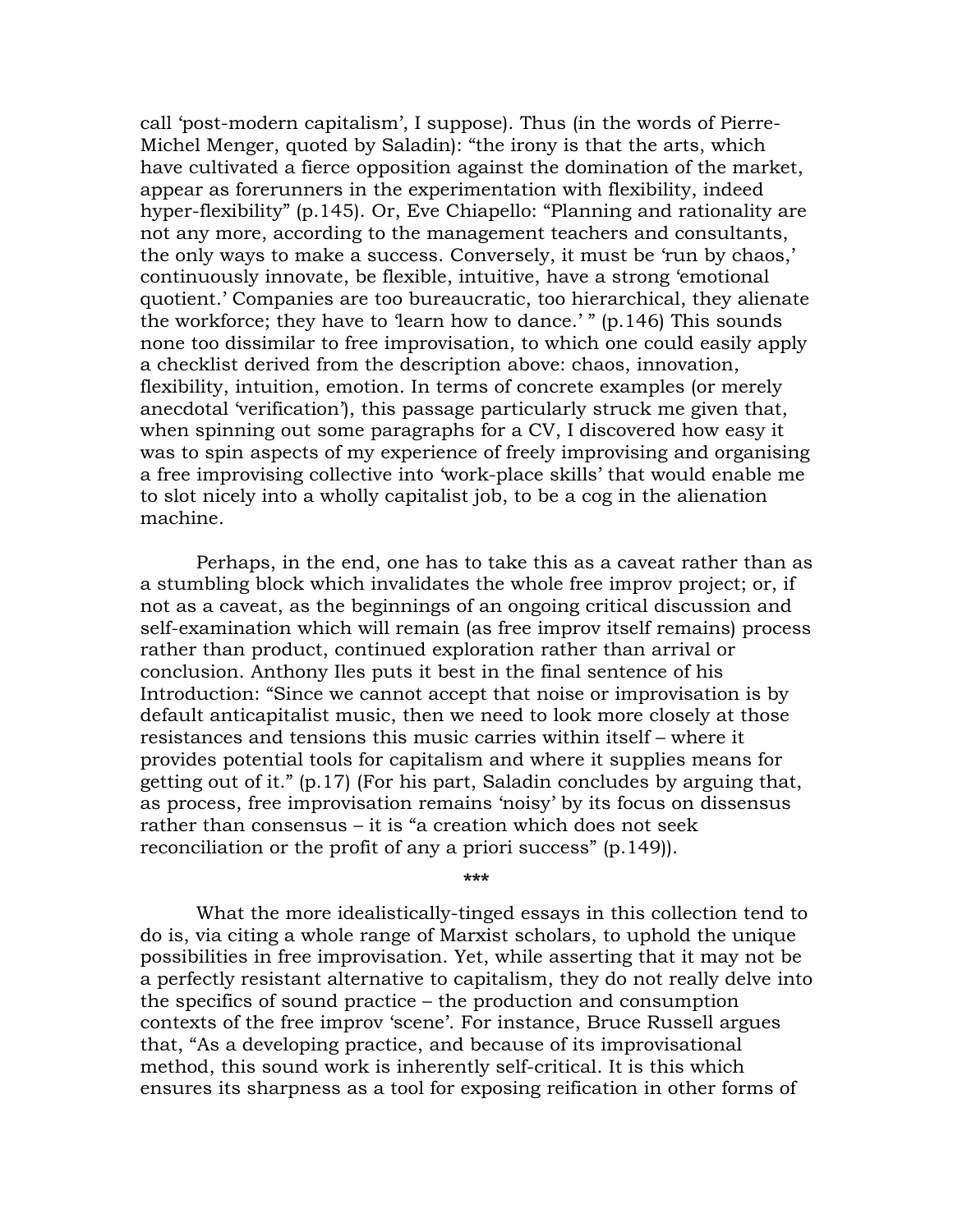culture." (p.77) I'd agree that the methods which one has developed and which one might be expected to espouse – especially if one has become associated with them in the minds and words of critics and audiences – may need to be rejected, questioned, criticised, so that they do not simply harden into marketable, reified activities, separable from the very human process of their making (though of course the risk of that happening is always far less great than in other forms of making music/sound). Yet the list of methods and possibilities which Russell comes up with hardly sounds very different to the sort of thing that might have been written when the music was in its infancy in the 1960s - it's generalisable enough to resist further scrutiny: "experimentation" with alternative performance-experiences, and the radical rejection of the cult of the composer, the 'rules' of music and the hierarchical models of composition, score-reading and conduction." (p.87)

Yet, in practice, "experimentation with alternative performanceexperiences" tends to mean an 'underground' network of spaces which, while they are certainly different to the concert hall, the rock arena, or the nightclub, have perhaps become environments which are too settled, too safe, too comfortable: middle-aged men with beards gathering in the back-rooms of pubs suffused with the smell of real ale and the sound of free improvisation (or, younger, long-haired, angry men gathering in dingy basement rooms suffused with the sound of feedback and the sight of flaring light shows erupting out of the darkness). The overtly theatrical and playful aspects brought into the music by Steve Beresford, Han Bennink, Tristan Hontsinger and Misha Mengelberg have always been rather disapproved of by a number of free improv aficionados, as if these performers had somehow over-stepped invisible rules, invisible guidelines which govern how you 'should do' free improv. By contrast, Derek Bailey would simply sit down, no-nonsense, and play, just as Merzbow, Sachiko M and Axel Dorner adopt a certain bodily stillness in their performances (though, of course, there are exceptions: Thomas Lehn's very physical approach to his analogue synthesizer, Cecil Taylor's pelvis-oriented movement on the piano stool). Conventional rules are very easy to fall into – people mill around, then the performers go up on stage and perform, then everyone claps and has a drink and mills around again – and challenges to this are particular notable, when they happen, because of their rarity; thus, Mattin's in-concert behaviour has gained him the reputation of an enfant terrible and, frankly, a bit of a nuisance, when, if we are to believe Russell, such behaviour should be the norm in free improvisation.

And, while "alternative performance-experiences" might be a goal desirable but rarely strived for in actuality, Russell's other criteria seem, frankly, a little old-hat: the usual sweeping dismissals of the entire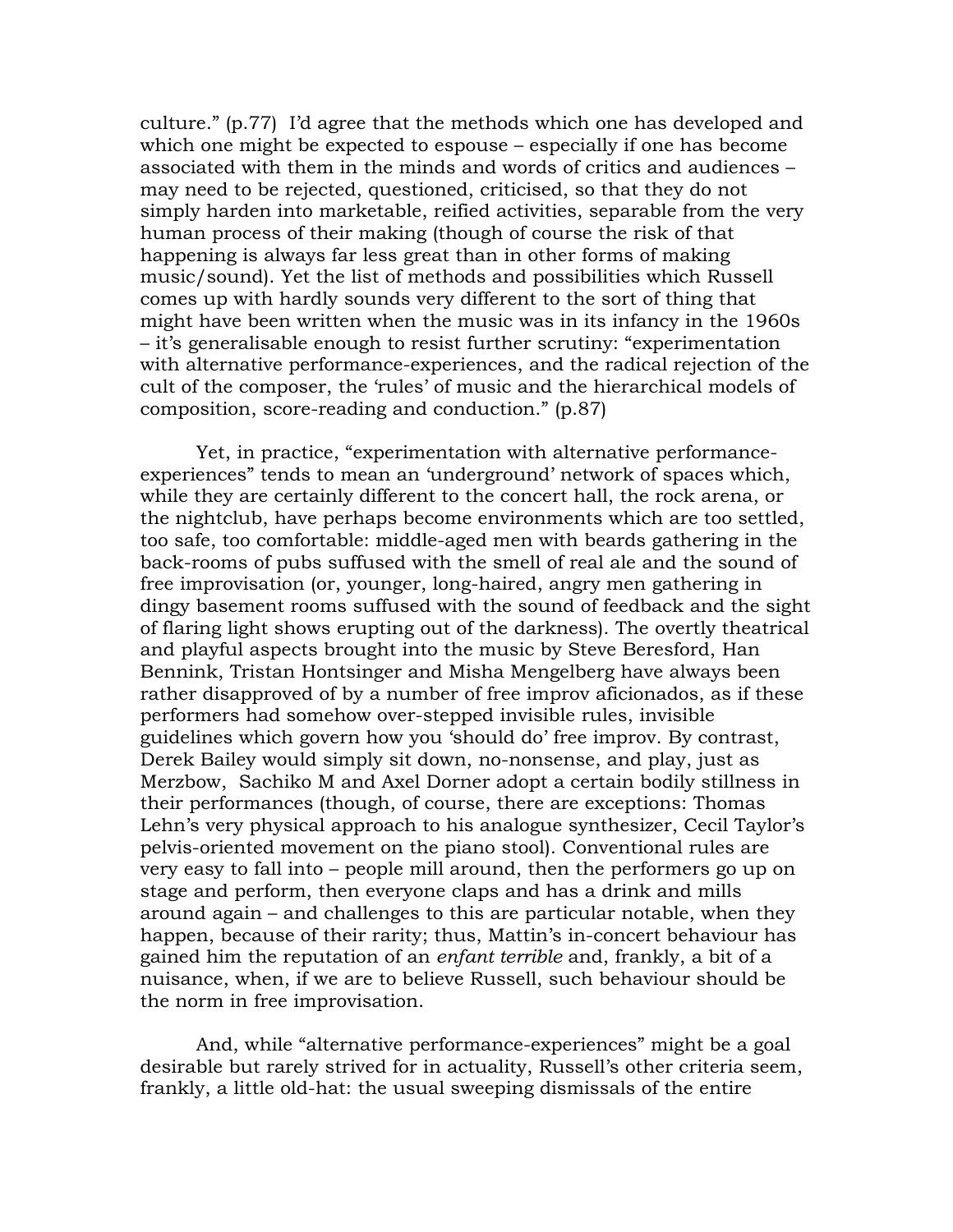system of composition and the score is a hoary old chestnut if ever there was one. On these grounds, I suppose Russell would dismiss as 'not free enough', or as 'not posing a challenge to reified practice', most of the music of Anthony Braxton and Cecil Taylor (whose music is, as many of his collaborators have stressed, and as is obvious if you've listened to enough recordings, based very much around compositional material). In any case, I won't go into the issue in detail here; suffice to say that I agree with Dominic Lash's assertion that "free improvisation and the writing down of notes on paper are not mutually exclusive activities."<sup>6</sup>

Russell might usefully have paid more attention to the final essay in the collection, Mattin's piece on the way that Noise and Improvisation could/should resist the notion of Intellectual Property. Developing Cardew's famous assertion of the inadequacy of recordings in Towards an Ethics of Free Improvisation', Mattin delves into the way in which such ideological statements so frequently contradict the way in which free improvisation is actually distributed: Incus, Emanem, and Matchless all being established record labels devoted to selling recordings of in-themoment, one-off performances, as reproducible and repeatable artefacts. For all the claims to abandonment of 'go-getter' individualism and the cult of the 'inspired' genius, free improvisers nonetheless continually reinforce certain notions of authorship, of a hierarchy of performer and audience, in which certain people create and certain people consume (though, to be fair, the proportion of actual free improvisers among the listening cachet for free improv records must be fairly high). Of course, this is by no means conscious: hence Eddie Prévost's astonishment that anyone could want to make a 'career' out of free improv (p.146). In addition, it often arises out of a material necessity: the struggle to actually earn enough money to make even a rather poorly-paid living from being a free-improvising musician. When it comes to the choice between actively resisting existing notions of authorship and putting bread on the table, there are few who would take the option of starvation.

In relation to this, we might consider the concluding point of Matthew Hyland's essay: that the dedicated part-timer may have more time and commitment to spend on thinking deeply about their music than the professional in the pay of record companies or reliant on state funding. This is a more nuanced addition to Ben Watson's championing of the amateur – the professionalisation and individualisation and specialisation resulting from the pragmatics of 'making a living' may be inherently un-noisy, however much the ensuing product is 'difficult' art which pushes up the decibels.

<span id="page-11-0"></span>Lash, ibid.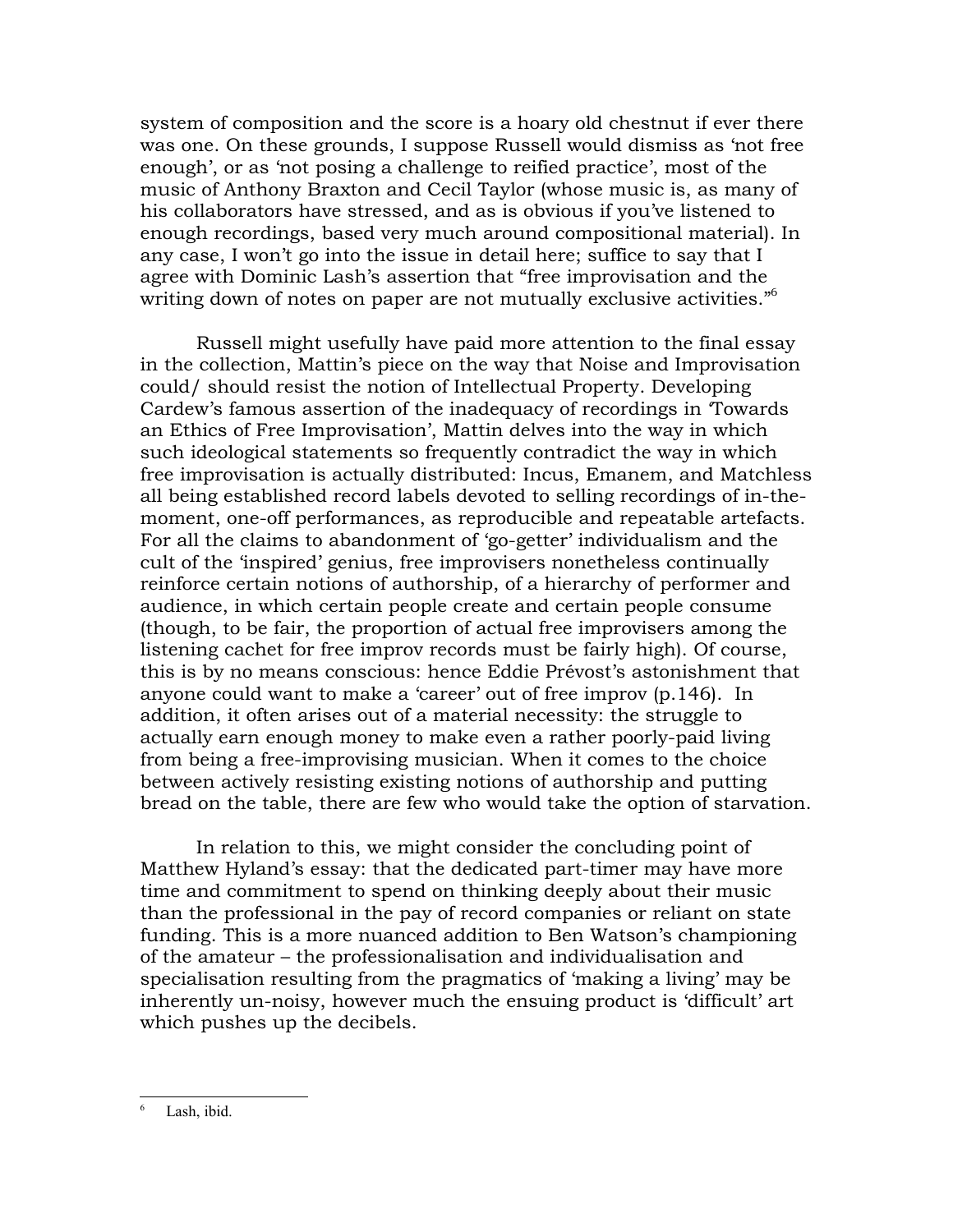I'm not – necessarily – arguing that all free improvisers and noisemakers should be amateurs, spending their days washing dishes or driving taxis (as Cecil Taylor and McCoy Tyner did), and their nights creating sound. In itself that relegates improvisation to a subordinate role, a secret and illicit activity which one does 'after-hours', part of one's 'leisure-time', a 'hobby' rather than a main activity. It also runs the risk of valorising poverty, thus neatly dovetailing with the notion of the starving, misunderstood artist (Chatterton dead in his garret, Van Gogh crazed and earless, Sonny Simmons and Charles Gayle living on the streets). According to that viewpoint, the more crummy the job, the better – you are suffering for what you believe in, you are a martyr at the hands of an unjust system, you can view yourself and be viewed as a hero.

These are dangers. But that does not mean we should ignore the way in which the much-cited 'DIY ethos' characterising free improv and noise scenes has become an easy accolade, a back-slapping means of ignoring the way in which performing practices can slip into established patterns, or even into cliques and hierarchies. Despite this, DIY does still remain important, and Mattin is right to point out the way in which it could, if pursued to a sufficiently rigorous and self-critical extent, challenge notions of authorship and intellectual property/control.<sup>7</sup> This is part of a wider discourse – the work of Michel Foucault, and, especially, Roland Barthes, tends to be applied more to literature than to music, but is particularly illuminating in this context due to the way it challenges what can easily seem the accepted and 'natural' way of things (I create my music as an individual, it is my intellectual property, and I have a right to this ownership'), the way it reveals how the actual production and distribution of ideas is always a social phenomenon. "Once written, the author stops having control over the text. The text has its own discourse and power and we should not limit it to an authoritarian voice. Language itself has is own potential and to make it solely the property of the author might dilute its power."  $(p.179)^8$  That's not to say that musicians are not *responsible* for what they play, and for 'putting it out' (whether in the form of public performances or records), but is to say that the freedom involved in creating the music could and should extended to the way that music is received.

<span id="page-12-1"></span><sup>&</sup>lt;sup>7</sup> "People have been self-organising themselves by organising concerts wherever possible and more. This self-organisation, which constantly makes people change roles; from player to organiser, from critic, to distributor, helps people understand each others roles... Both in the improvised and noise scene the question of authorship is completely interrelated to that of the producer." (p.173)

<span id="page-12-0"></span><sup>&</sup>lt;sup>8</sup> Consider alongside this: "What unfolds and becomes visible in the works, the source of their authority, is none other than the truth manifested objectively in them, the truth that consumes the subjective intention and leaves it behind as irrelevant." (Theodor Adorno (trans. Shierry Weber Nicholsen), 'Parataxis: on Holderlin's late Poetry', in Notes to Literature, Vol. 2 (New York; Columbia Univ. Press, 1992), p.110)